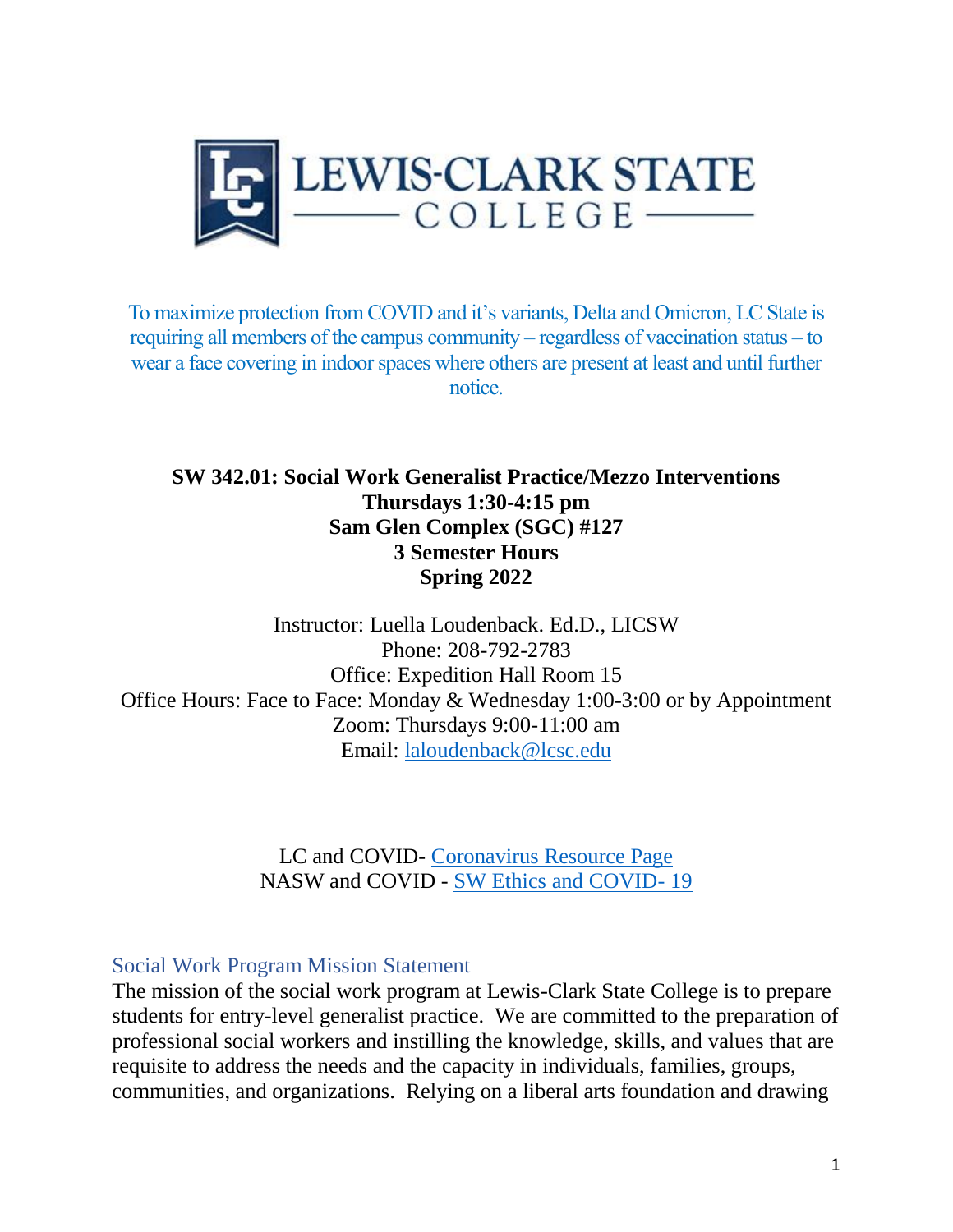from an ecological, strengths-based perspective, the social work program prepares students to engage as professional social work practitioners who will be able to provide competent services with integrity to promote social justice and human rights by recognizing the dignity and worth of the person. Graduates are prepared for practice with diverse populations by understanding the person-in-environment influence on identity development and relationships. Through courses, internships, and student activities, the program aims to foster in its students a celebration of differences among people and a belief that respecting these differences enriches the quality of life for all. Graduates will practice from a set of ethical principles inherent in the social work profession, including the recognition that professional development is a life-long learning process. Finally, our program is dedicated to the support of non-traditional age, rural, and lower income students. The program is also devoted to providing students the opportunity to engage in meaningful research projects in the community in which they live by conducting program evaluations and needs assessments through our research sequence, which culminates in a public symposium. (Revised September 2019). [LCSC State Student](file:///C:/Users/laloudenback/Desktop/LCSC%20FILES/LCSC%20General%20Information/Social%20Work%20Program%20Paperwork/Social-Work-student-handbook.pdf)  [Handbook](file:///C:/Users/laloudenback/Desktop/LCSC%20FILES/LCSC%20General%20Information/Social%20Work%20Program%20Paperwork/Social-Work-student-handbook.pdf) (full URL:

C%20General%20Information/Social%20Work%20Program%20Paperwork/Social -Work-student-handbook.pdf

#### Course Description

Building upon previous practice classes, this course explores the theories and dynamics of group behavior, and the techniques of working with and within diverse groups in a variety of community and organizational contexts. Students learn to assess interaction patterns, individual change through group processes, ethical options and their own group skills as an emphasis within generalist practice. Course enrollment is limited to Social Work majors. Pre-requisite: SW 341 or concurrent registration.

### Introduction and Overview

The course is taught experientially and maintains the atmosphere of selfexamination in the context of learning and application of theory. The communication and interpersonal skills are taught as well as skills needed to be an effective group member, which is essential to becoming a good leader. Students are expected to work collaboratively with other students and to actively plan and implement a leadership demonstration session within the class. Students are expected to experiment with leadership functions and styles.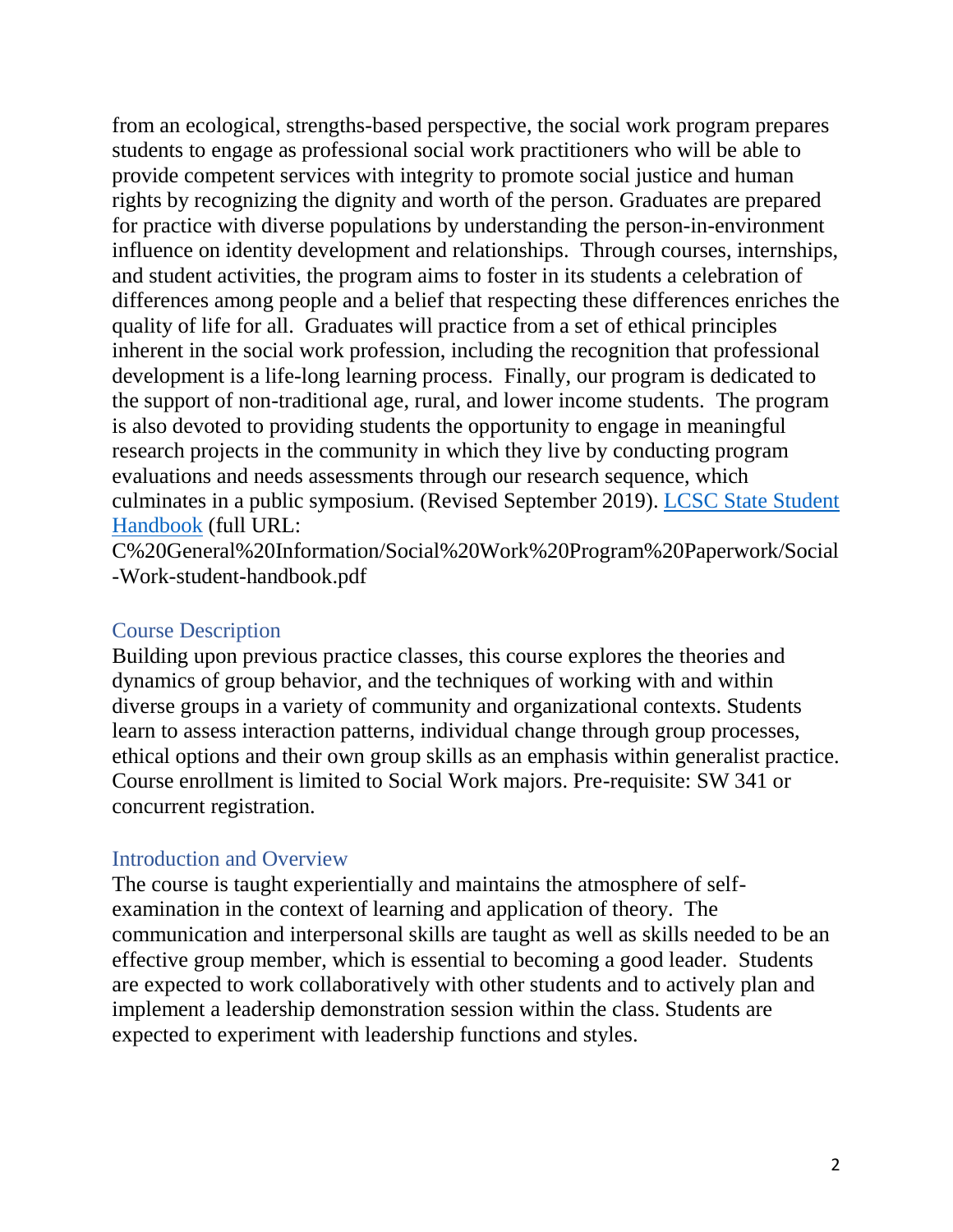Knowledge from this mezzo practice course is utilized and applied in other social work courses requiring group projects. The experiences students gain by designing and leading a group session is built upon as they proceed to the generalist practice courses and field instruction in the senior year. This course introduces work tasks into the groups and provides the opportunity for students to build professional participatory and decision making skills.

### Purpose of The Course in The Curriculum

The purpose of this course is to provide students with a basic understanding of the use of group work as an effective generalist intervention in a variety of settings including: preventative, curative, rehabilitative, educational, and developmental models. Students will develop the necessary skills, values, and knowledge for understanding and assessing: group dynamics, structure, and process; while developing the required practice skills to facilitate and lead groups in clinical and community based practice settings. In addition students will develop understanding of the typology of groups, the functions and roles of group members, stages of group development, types of styles of group leadership, and foundational skills and techniques of group facilitation.

## EPAS competencies and practice behaviors (expected learning outcomes) met in course

The Council on Social Work Education sets educational standards for all accredited social work programs. The 2015 Educational and Policy Accreditation Standard (EPAS) established 9 Core competencies and 29 Practice Behaviors that social work students are expected to meet upon graduation from an accredited BSW Program. During this course, the student will become more competent in the following educational standards:

#### 2015 Social Work Competencies

- Competency 1: Demonstrate Ethical and Professional Behavior. Social Workers:
	- make ethical decisions by applying the standards of the NASW Code of Ethics, relevant laws and regulations, models for ethical decisionmaking, ethical conduct of research, and additional codes of ethics as appropriate to context (1.1);
	- use reflections and self-regulation to manage personal values and maintain professionalism in practice situations (1.2);
	- demonstrate professional demeanor in behavior; appearance; and oral, written, and electronic communication  $(1.3)$ ;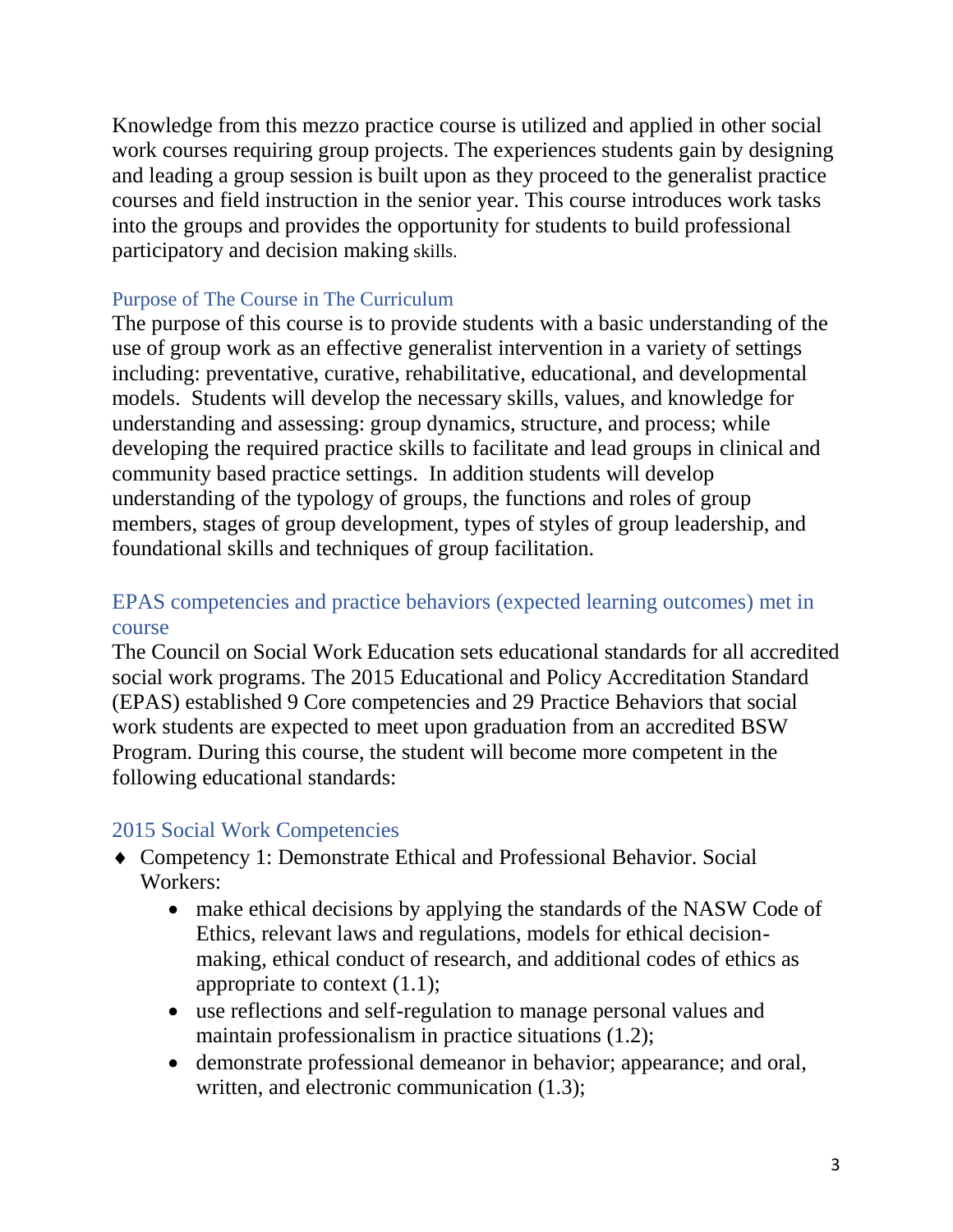- use technology ethically and appropriately to facilitate practice outcomes (1.4); and
- use supervision and consultation to guide professional judgment and behavior (1.5).
- Competency 2: Engage Diversity and Difference in practice. Social Workers:
	- apply and communicate understanding of the importance of diversity and difference in shaping life experiences in practice at the micro, mezzo, and macro levels  $(2.1)$ ;
	- present themselves as learners and engage clients and constituencies as expert of their own experiences (2.2); and
	- apply self-awareness and self-regulation to manage the influence of personal biases and values in working with diverse clients and constituencies (2.3).
- Competency 3: Advance Human Rights and Social, Economic, and Environmental Justice. Social workers:
	- apply their understanding of social, economic, and environmental justice to advocate for human rights at the individual and system levels (3.1).
- Competency 4: Engage in Practice-informed Research and Research-informed Practice. Social workers:
	- use practice experience and theory to inform scientific inquiry and research (4.1);
	- apply critical thinking to engage in analysis of quantitative and qualitative research methods and research findings (4.2); and
	- use and translate research evidence to inform and improve practice, policy, and service delivery (4.3).
- Competency 6: Engage with Individuals, Families, Groups, Organizations, and Communities. Social workers:
	- apply knowledge of human behavior and the social environment, personin- environment, and other multidisciplinary theoretical frameworks to engage with clients and constituencies (6.1); and
	- use empathy, reflection, and interpersonal skills to effectively engage diverse clients and constituencies (6.2).
- Competency 7: Assess Individuals, Families, Groups, Organizations, and Communities. Social workers:
	- collect and organize data, and apply critical thinking to interpret information from clients and constituencies 7.1);
	- apply knowledge of human behavior and the social environment, personin- environment, and other multidisciplinary theoretical frameworks in the analysis of assessment data from clients and constituencies (7.2);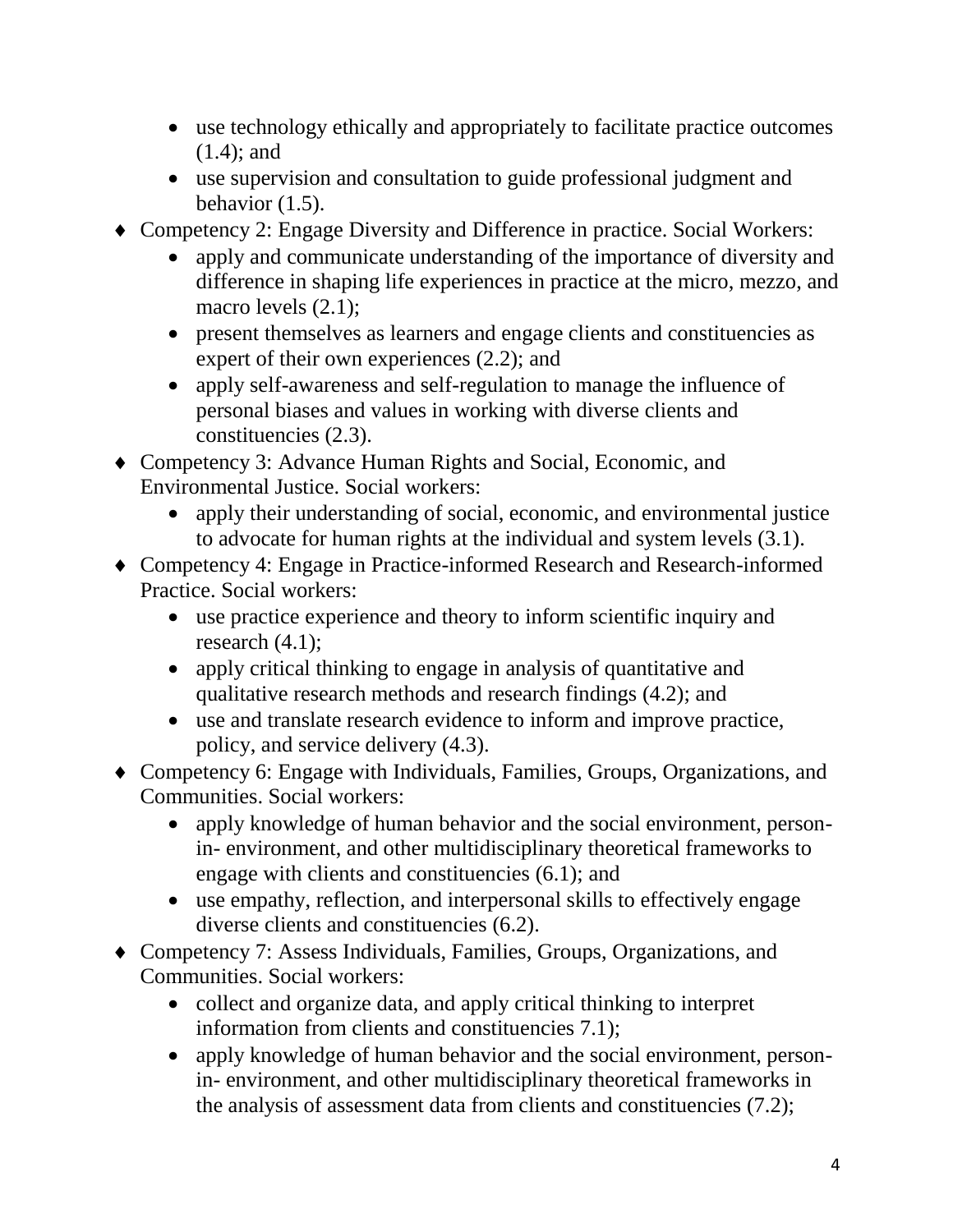- develop mutually agreed-on intervention goals and objectives based on the critical assessment of strengths, needs, and challenges within clients and constituencies (7.3); and
- select appropriate intervention strategies based on the assessment, research knowledge, and values and preferences of clients and constituencies (7.4).
- Competency 8: Intervene with Individuals, Families, Groups, Organizations, and Communities. Social workers:
	- apply knowledge of human behavior and the social environment, personin- environment, and other multidisciplinary theoretical frameworks in interventions with clients and constituencies (8.1);
	- use inter-professional collaboration as appropriate to achieve beneficial practice outcomes (8.2);
- Competency 9: Evaluate Practice with Individuals, Families, Groups, Organizations, and Communities. Social workers:
	- select and use appropriate methods for evaluation of outcomes (9.1);
	- apply knowledge of human behavior and the social environment, personin environment, and other multidisciplinary theoretical frameworks in the evaluation of outcomes (9.2);
	- critically analyze, monitor, and evaluate intervention and program processes and outcomes (9.3); and
	- apply evaluation findings to improve practice effectiveness at the micro, mezzo, and macro levels (9.4).

# Course Methodology

Learning activities will include face to face lectures, readings, discussions, simulations, video, case examples, and individual work. The primary teaching approach in this class will be collaborative in nature. Students will be responsible for all materials presented in class and all outside assignments. Assigned readings and topics for the day are outlined in the weekly modules and students are expected to come to class prepared to discuss the chapter content and assignments. A previous absence is not an excuse for coming to class unprepared to be actively involved.

## **In the event that the course is required to move to Zoom format, the expectations will not change as it relates to your attendance or participation.**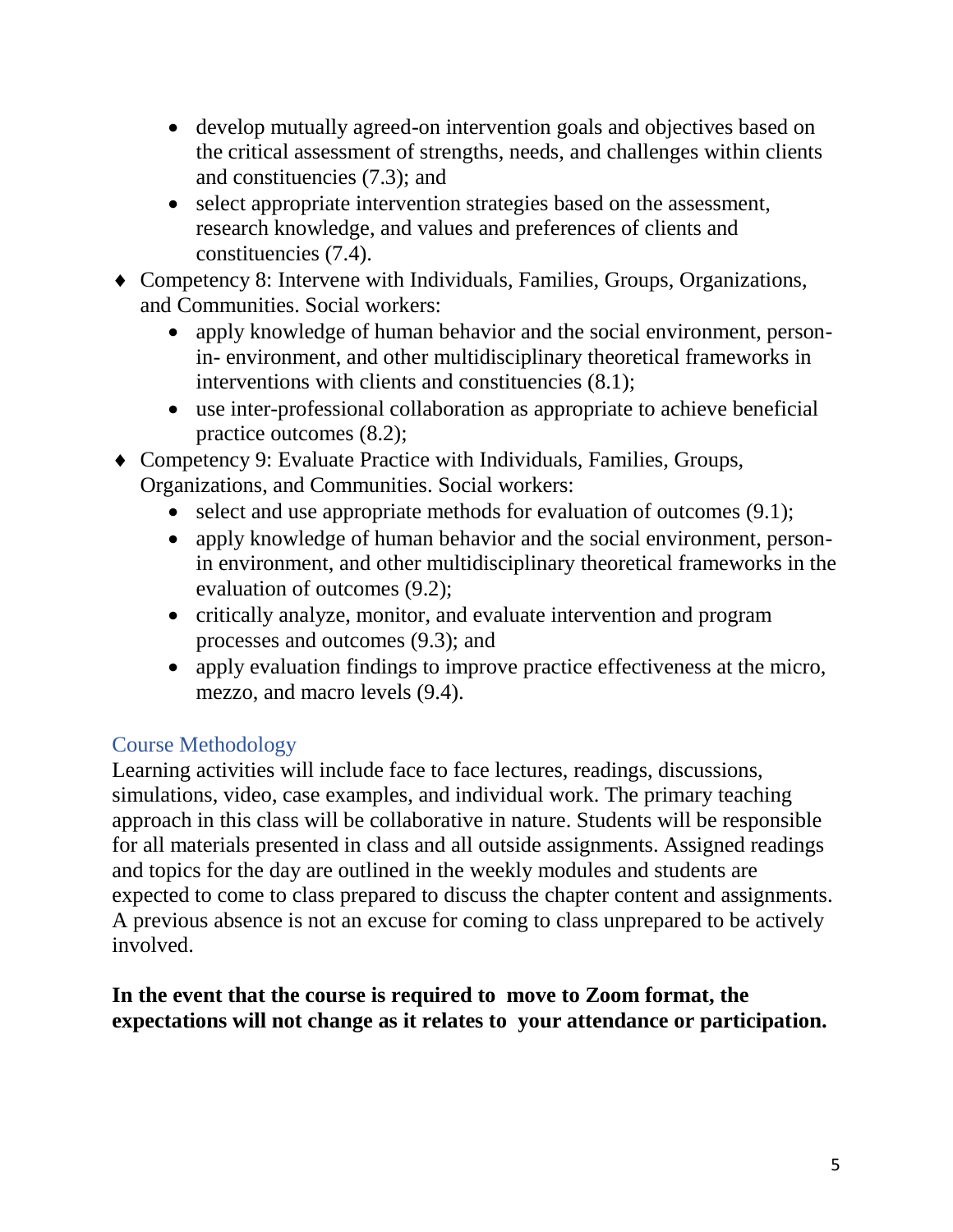## Social and Economic Justice in the Classroom

The faculty members of the Social Work Program believe that we all share a responsibility for championing social and economic justice for all members of society. Guided by the social workers should strive to:

- Eliminate personal and institutional discrimination,
- Ensure access to needed resources and opportunities for all persons,
- Expand options and opportunities for everyone, but especially for persons who are disadvantaged or disenfranchised,
- Respect cultural diversity in society,
- Advocate changes that improve social conditions and promote social justice,
- Encourage participation in the democratic process, and
- Encourage people to develop their own voice.

There will be times during this course when societal "isms" or prejudicial attitudes and discriminatory practices are examined. Because of our commitment to social and economic justice, we are open to hearing all views and all perspectives will be carefully examined. Students are expected to be respectful of the opinions of others while at the same time striving to attain the ideals of social justice. Please see [LCSC's Diversity Committment](http://www.lcsc.edu/diversity/) Full URL: (https://www.lcsc.edu/diversity).

#### Professional Behaviors in the Classroom

Students in a professional program should conduct themselves as professionals in relation to the class session and assignments. It is not acceptable to be late for classes except in unusual circumstances. Frequent lateness or other unprofessional class conduct is likely to result in a lowered grade. Students are also evaluated on their personal and professional behavior or conduct in this class as described in the Student Handbook. Please refer to the Handbook for further clarification.

### Shared Client and Agency Information

In the classroom, students and professors will occasionally discuss clients and agencies. In these discussions, it is expected that demographic information about clients and agencies should be de-identified, disguised or eliminated, if clients could be identified, than this information is to be held in confidence, within the bounds of the Code of Ethics. You must disguise the identity of clients in written assignments including changing the name of the client.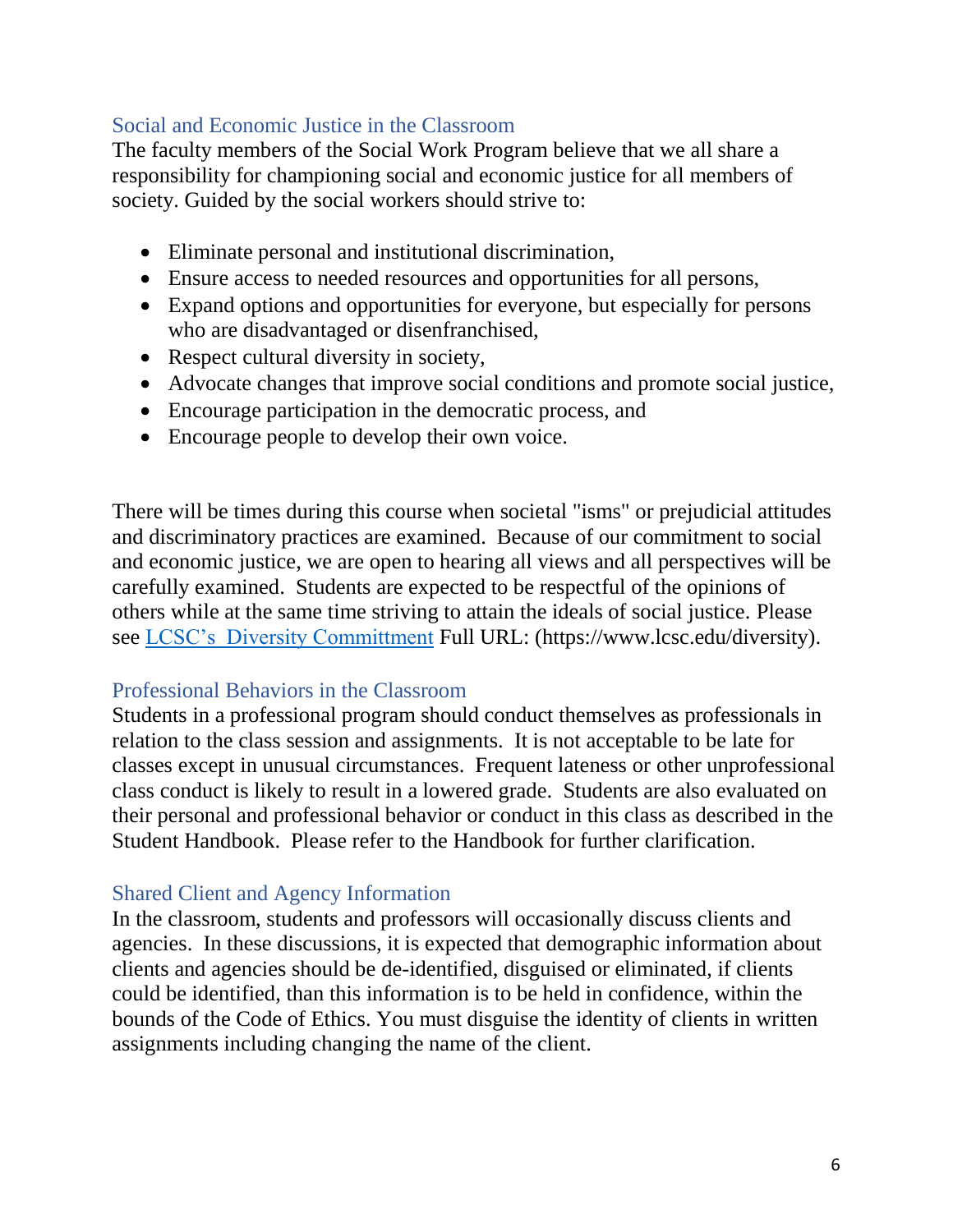### Confidentiality During Groupwork

Personal, and sometimes confidential information will be shared. As in real interactions within an agency, this information must remain confidential unless the individual gives consent to have the information shared. Information shared during practice sessions will remain confidential unless there is a threat to self or other safety concerns arise. The instructor will monitor sessions carefully and meet with a student for discussion should any concerns arise. Breaches of confidentiality are taken very seriously and can potentially result in a failing grade for the class.

#### LCSC Learning platform

You will find all of the course information and support for Canvas in the dashboard for the course. The dashboard will contain the syllabus, class schedule, and weekly modules for learning and supplemental content. In Canvas in the assignments, you will find social work learning outcome,the assignment guidelines and expectations for writing, any templates and rubrics for the assignment.

#### Policy Regarding GPA

Students must a minimum of a B in all practice courses. Generalist Practice – Group (Mezzo) Interventions is a practice course and so you will need to achieve a B in the course.

#### Policy Regarding Incompletes

Students are expected to complete all work before the final session of the class. Incompletes are not granted automatically. A grade of "I" may be assigned only in cases of illness, accident, or other catastrophic occurrence beyond the student's control. It is the responsibility of the student to request an Incomplete prior to the end of the term. All work must be completed by the deadline specified by the instructor. Students who fail to complete the required work by the date assigned by the instructor will be assigned a grade of "F". Instructors submit the deadline to the Registrar at the time "final grades" are due for the current semester.

#### Academic Honesty and Plagiarism

Part of the mission of Lewis-Clark State is to require students to be ethical. Students share with the faculty the responsibility for academic honesty and integrity. The College expects its students to do their own academic work. In addition, it expects active participation and equitable contributions of students involved in group assignments. Violation of this intent, in whole or part, could result in an "F" grade for the course. The following acts of academic dishonesty are not acceptable: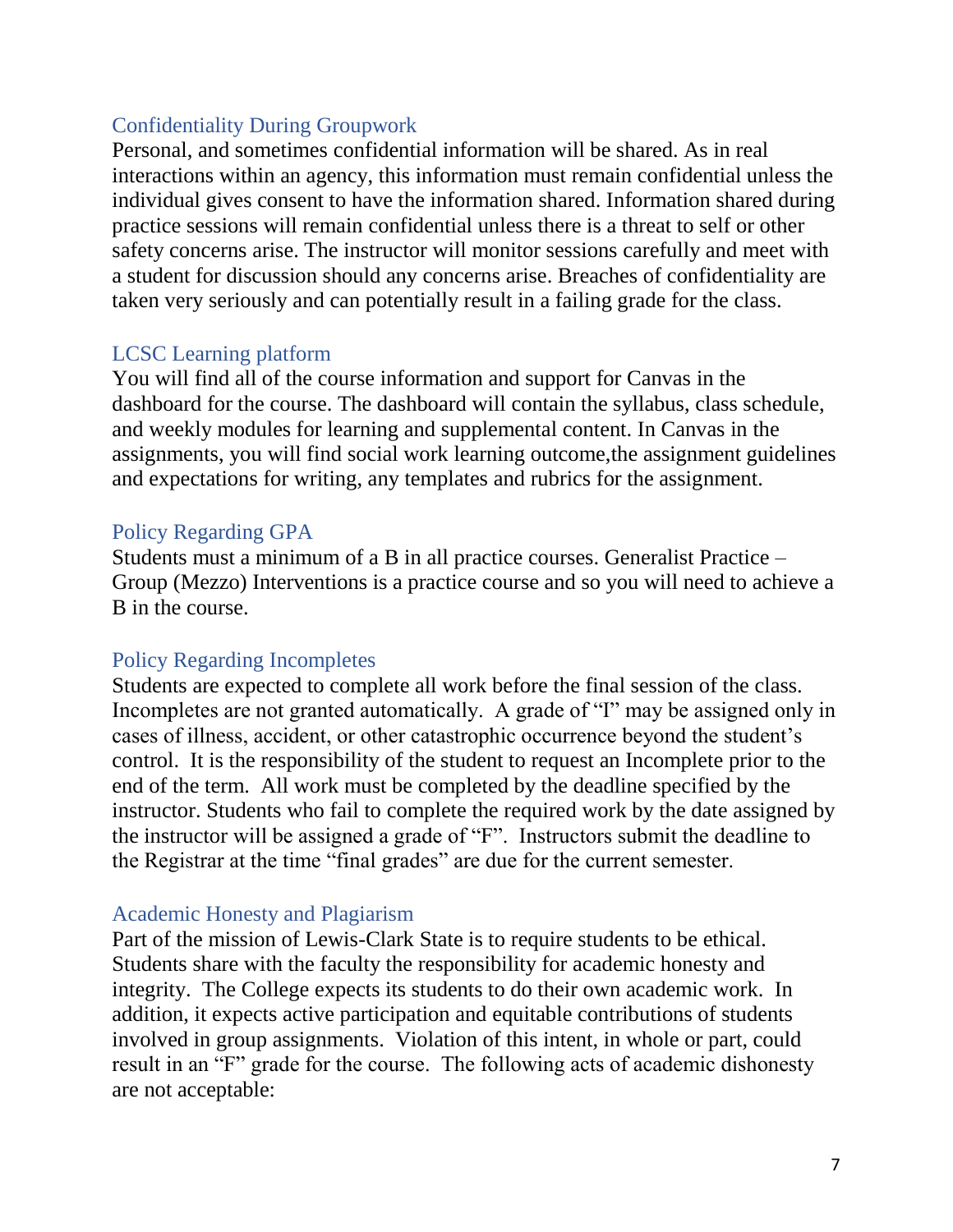- It is unacceptable to submit a writing assignment in this class that has previously been used for another assignment/class. While building on your research is expected from class to class especially if you have a consistent area of interest; each courses concepts/ assignments have their own assessment points and as such no paper from one class should completely be retitled and submitted.
- Cheating: using or attempting to use unauthorized materials, information, or study aids in any academic exercise (e.g., an exam).
- Fabrication: unauthorized falsification or invention of any information or citation in an academic exercise (e.g., a paper reference).
- Plagiarism: representing the words or ideas of another as one's own in any academic exercise (e.g., failing to cite references appropriately or taking verbatim from another source).
- Facilitating academic dishonesty: helping or attempting to help another to commit academic dishonesty (e.g., allowing another to copy from your test or use your work).

In addition to action by the professor, incidents may be reported to the Vice President of Student Affairs.

### Instructional Modality

This is a seated course that is designed to provide an experiential group experience. If the college is shifted to on line learning, the course will continue via Zoom. The instructional modality will include didactic course and theoretical content, large and smaller group processing. Students are be expected to review and course content contained in the weekly modules and having read the text chapter come to the classroom prepared to engage.

### Professional Writing Standards

All printed work submitted to this instructor should be prepared at a college standard of professional editing in accordance with the Publication Manual of the American Psychological Association (7th Ed.). Therefore, allow sufficient preparation time for proofreading and correction of typos, misspellings, and grammatical errors.

This expectation is informed by the knowledge and understanding that professionals are often judged based upon the quality of their written work. Carelessness in spelling and editing suggests that there will also be mistakes in the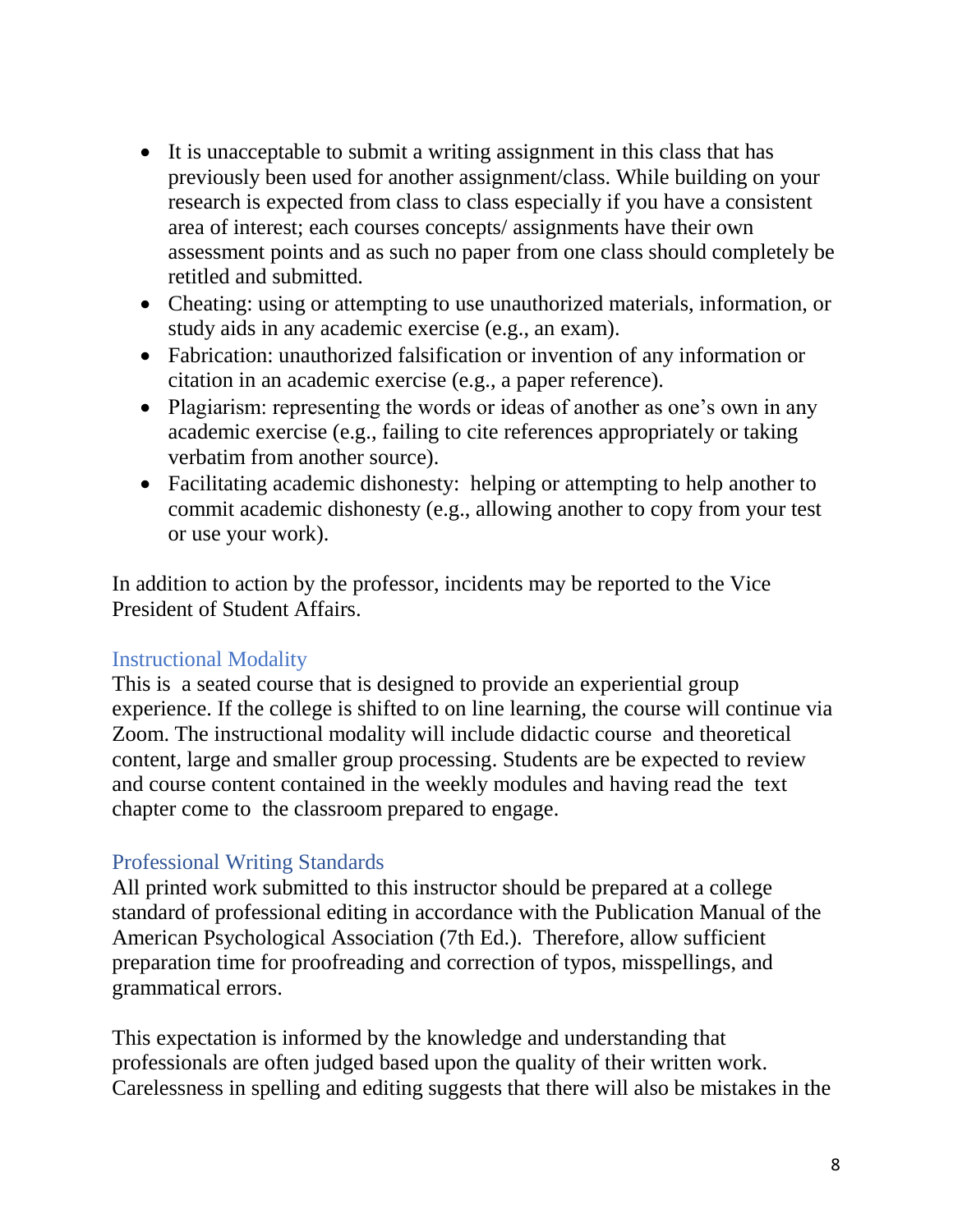substance of the work. Therefore, written work, which has misspellings and other editing problems, will be graded down on this basis alone. If you need help with your writing skills, the Writing Center (208-792-2433). The efforts you make will help you with your courses at LCSC as well as throughout your professional career because you will continue to be judged by other professionals on the basis of your written work.

### Attendance and Participation

Students are expected to attend all scheduled classes. This is a core social work class and involves a great deal of effort and work. Students are also expected to participate accordingly. Because this is a practice course, it is imperative that students attend in order to learn the necessary skills for competent social work practice. You will not be able to make-up missed participation in the group simulations. More than 4 absence will result in a whole grade reduction. Even excused absences count as an absence.

## Technology

Cell phone usage is prohibited during class time and all cell phones must be turned off when entering the classroom and be put away. Students who are seen with or who are using a cellphone will be asked to leave the classroom until they are finished with their phone usage and at a time when reentry does not disrupt the classroom procedures. Laptop usage in this class is allowed with instructor's permission. Additionally, if the course goes unexpectedly to all online, it is expected that you have working technology and internet access to facilitate ongoing participation in this experimentation class.

# **\*\* The instructor reserves the right to waive one or more of the policies listed above in**

#### **rare, but special circumstances**

### Course Readings

The Council on Social Work Education mandates that social workers be lifelong learners. It is important that students understand the process of self-education. This includes reading assigned chapters or handouts, taking notes on this material, and integrating the material into the student's work. It is expected that students in this course read the material prior to class and come prepared with relevant discussion points and questions. Students are strongly encouraged to complete an outline of the material read and to complete notes on the readings as well. The instructor does not lecture verbatim from the text and does not provide notes, PowerPoints, etc. for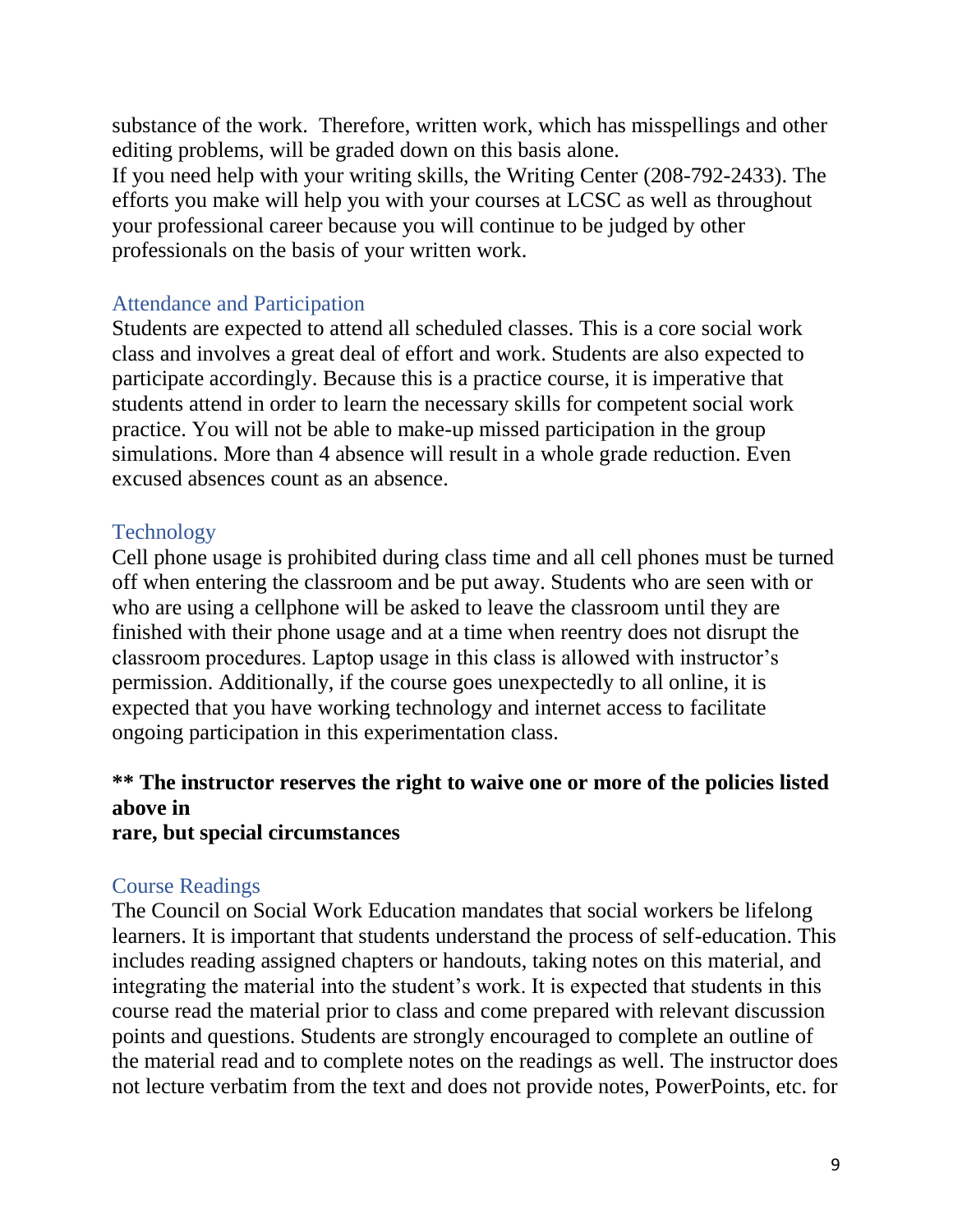the class. If you miss a class, you will be responsible for getting information from a classmate.

Text and Required Readings American Psychological Association (2017). *Publication guide of the American Psychological* 

*Association*. (7th ed.). Washington, DC: APA Press.

National Association of Social Workers. (1997). Code of Ethics of National Association of

Social Workers. Washington, DC: NASW Press

Zastrow, C. & Hessenauer, S. L. (2019). *Social work with groups: Comprehensive practice and self-care*. 10E Belmont, CA: Cengage Learning.

**Supplemental articles may also be shared. \*\*Students are expected to complete all reading by the due dates listed on the course outline. You will be expected to participate in the group discussion doing the readings before hand allows you to be engaged and interactive.** 

#### Assignments and Learning Activities

Below is a list of the assignments for the semester and their point values. You can also find the assignments in greater detail in the Canvas course. You will be able to determine assignment assessment criteria by reviewing the templates and rubrics for each assignment if applicable.

#### Group participation (10 points per group- 100 total points)

There will be 10 groups during the semester. These points cannot be made up as there is no comparable assignment for participating with your peers.

### Weekly journals/group reflection journals (10 points per reflection- 150 total points)

Each week you are expected to journal, until the groups start, the journals will be a place where you process how you are doing in general. When the groups begin you will be expected to complete a process reflection log for each group. If you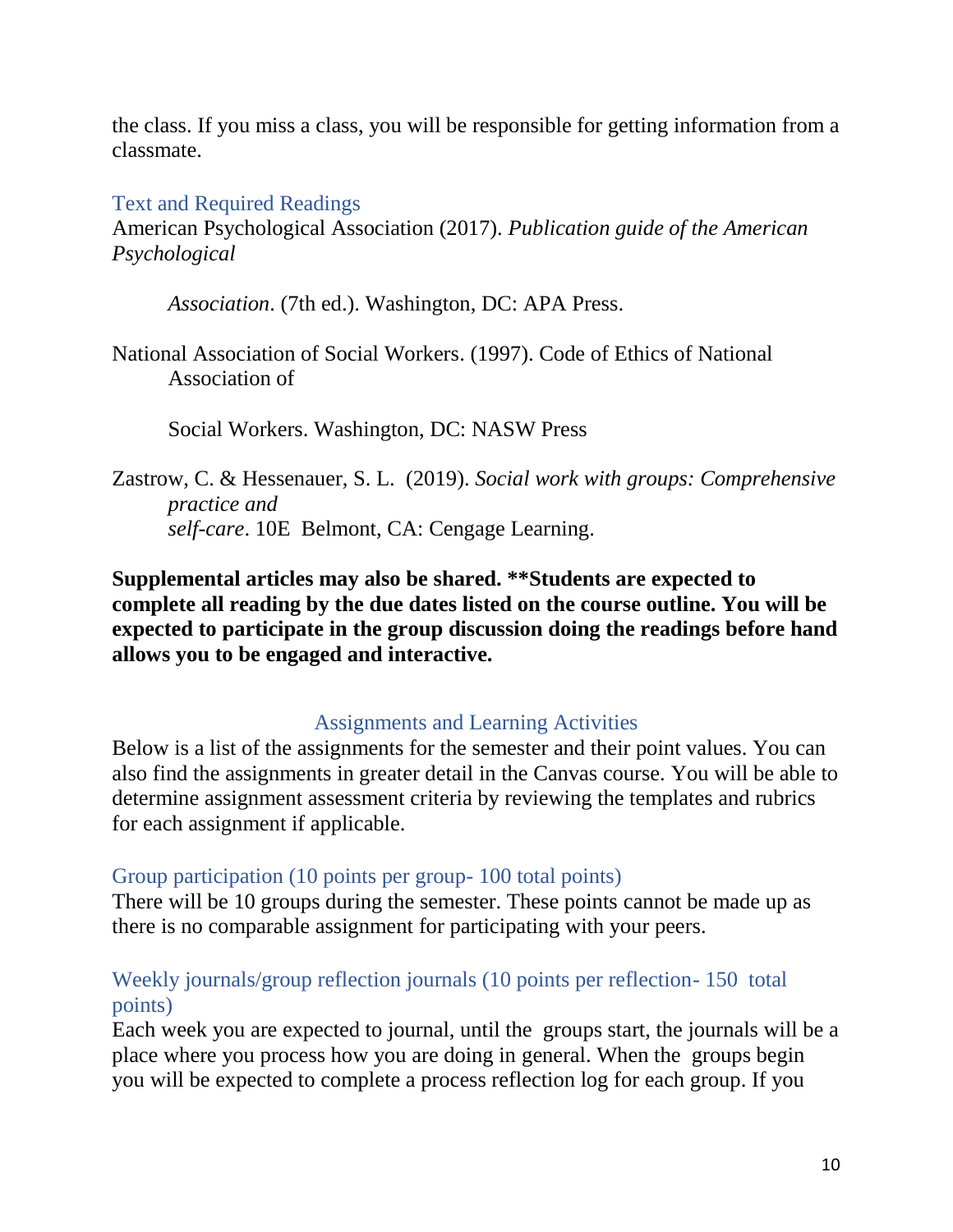miss a group, there is no way to make up for the journal as it is specific to your experiences the group.

#### Tests (50 points per test 150 total points)

There will be 3 tests for the semester. Tests will be linked to text content. They will be open for one week from Friday to Sunday of the following week. You will have two attempts for scoring. If you want to utilize the retake, you will need to have taken the test before the Friday that it is due so that it can be scored before the test itself closes. Dates TBA

### Group Proposal Project (150 total points)

This assignment is a group project. You will be assigned groups randomly by the professor. Each group member is expected to participate equally in the group. It is your responsibility as a group to determine expectations, deliverables, dates and accountability for the individual parts of the project. It is not the role of the professor to facilitate your group process. When the letter, the proposal and curriculum have been turned in each person will receive the same score.

#### Part 1 (50 points)

**The organizational letter-** For part one of the group development process, student groups will assume that they are working in an social welfare agency. Assess the needs of the clients and determine the most appropriate type of group to implement in your community. Students will work together to gather data on need, discuss theory for community and groups and will work together to create a letter to be sent to the organizational leadership. The letter is an intent to commit to writing a proposal for a group of some kind (to be determined after you assess community needs). By the time you write the letter for submission you will know what the letter content should include. See Canvas assignment for more details template and assessment rubric.

#### Part 2 (50 Points)

**The proposal**- After student groups have completed a community needs assessment and identified a group that will serve the unmet need of the community. Student groups will develop a proposal that could be presented to an agency in the area. Specific details for this assignment will be discussed in class. The proposal will also include an edited organizational letter. See Canvas assignment for more details, template and assessment rubric.

### Part 3 (50 Points)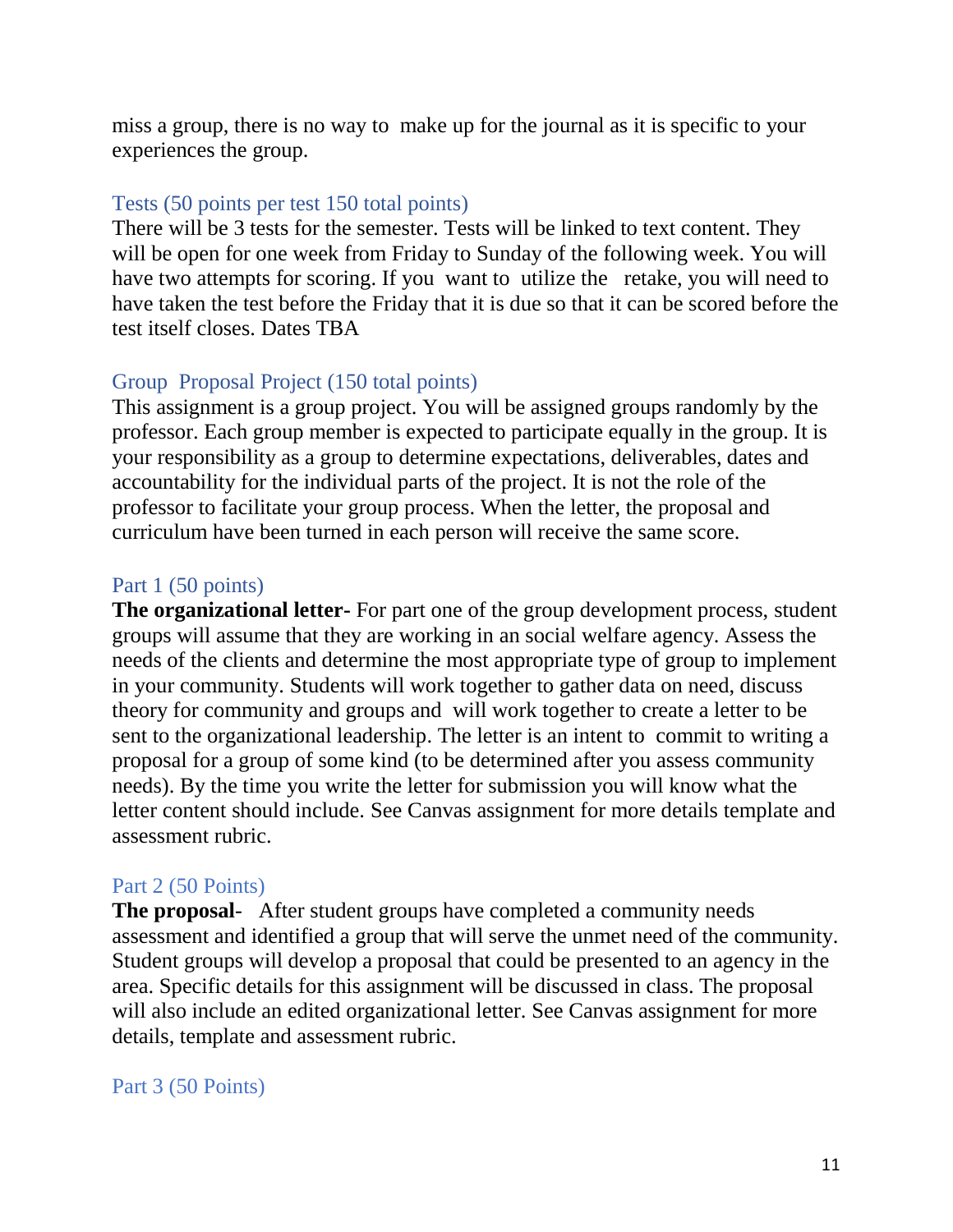**The group curriculum** – Student Groups are expected to develop an 8 week curriculum for the group that they have previously identified as a community service that is needed. An 8 week curriculum based on group theory, student learning, knowledge of the literature and understanding of group process. The whole document that will be submitted will include the edited organizational letter, the edited proposal and the curriculum. The proposal will also include an edited organizational letter. See Canvas assignment for more details, template and assessment rubric.

# Group Reflection Paper (100 points)

Each student will write a reflection paper on the experience process their group went through in the course of developing the group project. In no more than 3 pages and utilizing what you have learned in this course, write a paper that addresses the following points:

- Discuss the group norms;
- Identify the stages of group development that your group went through and use examples to support each stage;
- Describe who assumed a leadership role and the type of leadership and/or discuss how leadership was shared;
- Describe conflict that arose in the group and how it was handled;
- Assess your role and contribution to the group;
- Individually assess the role and contribution of the other group members;
- Self-reflect on the role that you played in the group. Discuss what you learned about yourself and groups as a result of this assignment;
- All information in this paper will be kept confidential. Specific details for this assignment will be discussed in class.

#### Due Dates

Students are expected to submit your work on or before the due dates. Students will be expected to pace themselves accordingly throughout the semester to complete the work. There may be times when dates shift, if dates do change students will be involved in that consideration. However for the most part the dates are set (see Canvas for specific dates). **If you need more time on something, you need to communicate with me before the assignment is due. If you do not and submit your work late, you will have late values assigned.**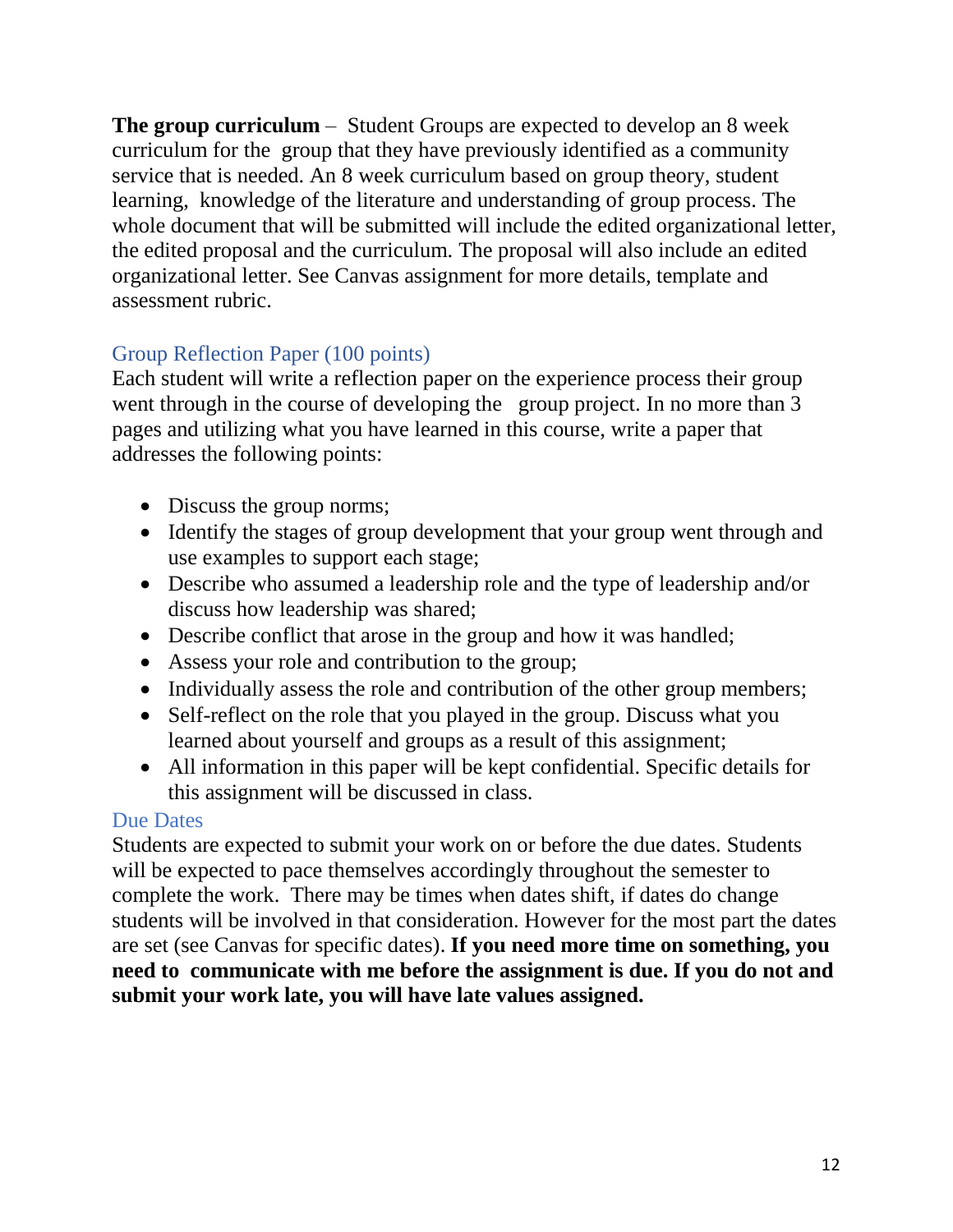### \*Tentative Class/Assignment Schedule

#### Week One, January 18

- Introduction to course and syllabus, establishing group rules
- Chapters  $1 & 2$
- Reflection Journal #1

#### Week Two, January 24

- Stages of Group Development
- Chapters 1 and 2
- Group/classroom exercises
- Reflection Journal  $# 2$

#### Week Three, January 31

- Leadership, Chapter 3
- Group/classroom exercises
- Reflection Journal  $# 3$

#### Week Four, February 7

- Group dynamics, Chapter 4
- Meeting of first group
- Reflection Journal  $#4$
- Quiz # 1 Text chapters 1-4

### Week Five, February 15

- Verbal and Non-verbal Communication, Chapter 5
- Meeting of second group
- Reflection Journal  $# 5$
- Educational Group Week 1

### Week Six, February 22

- Task Groups Chapter 6
- Meeting of third group
- Reflection Journal  $# 6$
- Educational Group Week 2
- •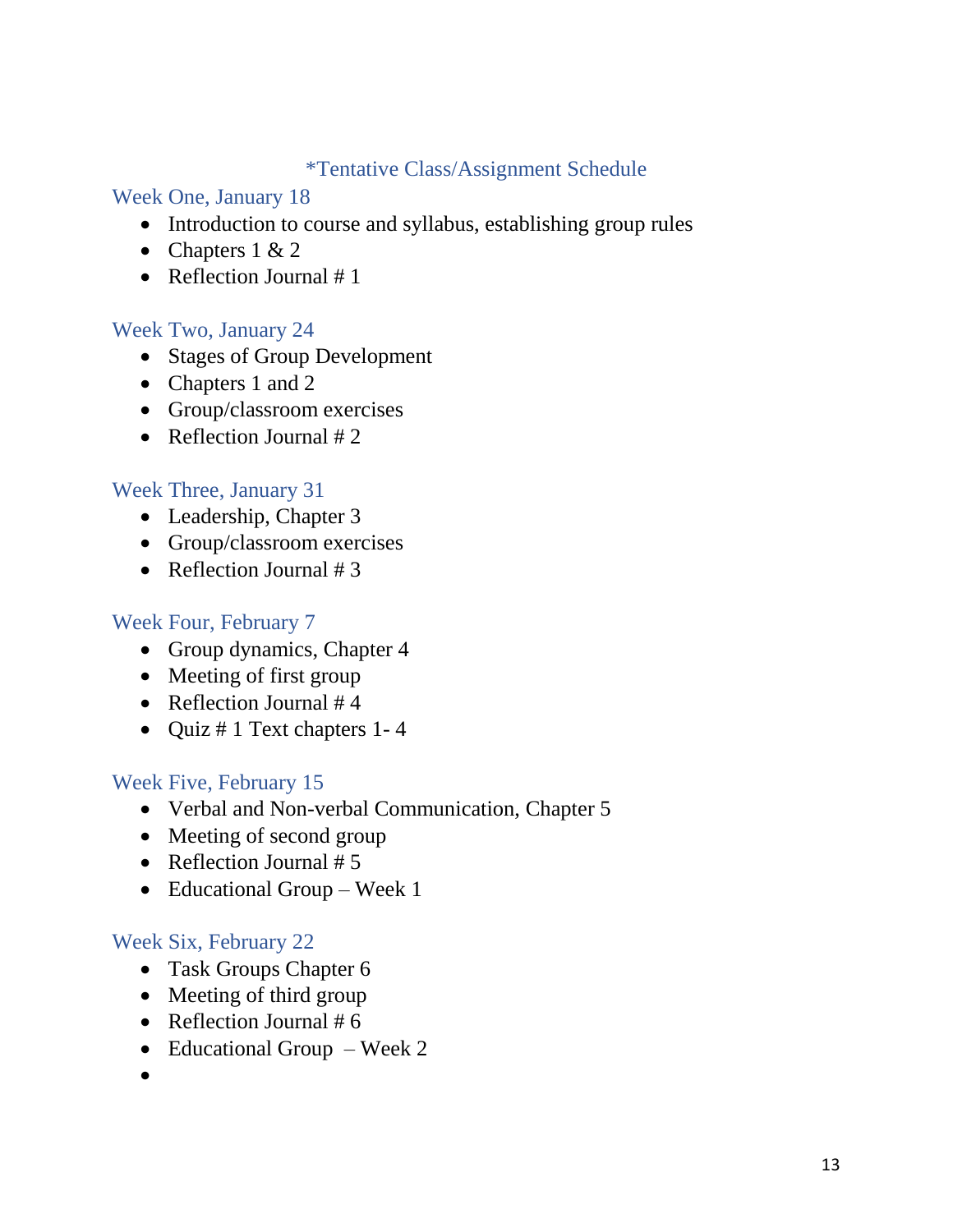### Week Seven, March 1

- Diversity in Groups, Chapter 7
- Meeting of fourth group
- Reflection Journal #7
- Educational Group Week 3

### Week Eight, March 8

- Diversity in groups, Chapter 8
- Reflection Journal  $# 8$
- Quiz # 2 Text Chapters 5-8 Educational Group – Week 4

### Week Nine, March 14

- Self-help groups, Chapter 8
- Group Proposal Project: The organizational letter
- Reflection Journal #9
- Educational Group Week 5
- $\bullet$
- •

### Week Ten, March 21

- Working with families, Chapter 9
- Reflection Journal #10
- Group Proposal Project: The proposal (including edited letter and proposal) due,
- Educational Group Begins Week 6

#### Spring Break 3/28/2022-4/1/2022

### Week Eleven, April 4

- Organizations and communities, Chapter 10
- Reflection Journal #11
- Educational Group Week 7
- •